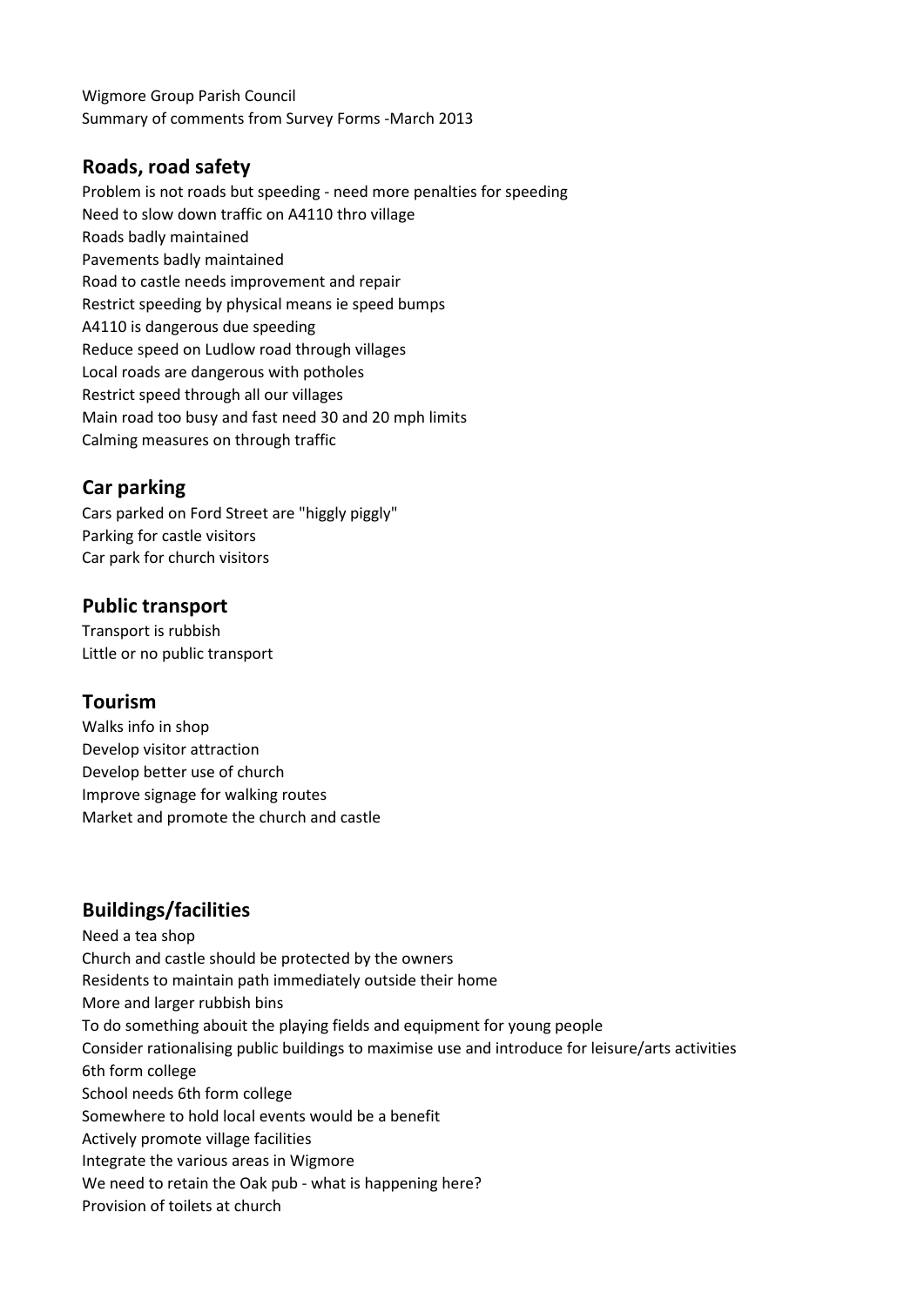Lack of use of football pitch

Village Hall

Using village hall/TVYP renders the need for pub as a meeting place unnecessary Village hall is wasted asset - need proactive discussions re other uses eg library, medical, chemist, tea ro Need a modern village hall Sell existing village hall and build sheltered housing for older people ME (TVYP) to become 6th form college and new village hall Too many under utilised assets ie village hall, TVYP, church, pubs, leisure centre for village this size Replace old village hall with building suitable for today Update village hall to enable more plays and musical events to take place New village hall suitable for attracting local services eg library, doctor, pharmacy etc Replace village hall - existing hasll is not fit for current and future needs. Update village hall An uptodate village hall likely to attract tourists , visitors with modern facilities Replace existing village hall More leisure activities and new village hall

## **Environment**

We have scrap merchants, car dealers, and rubbish in gardens making area untidy Working parties to spruce up village Village is very untidy - too much litter Village looks very untidy Village is scruffy litter strewn place. Bins not emptied and too small Road sweeper not around enough Millenium Garden not maintained Litter bins overflowing and too small Millenium Garden is looking forlorn - needs working party to clean up Protection of landscape, wildlife, buildings to be paramouint

# **Footpaths**

Hardly anyone in the area uses footpaths/bridleways Footpath to castle is not pram or wheelchair friendly Improve access to castle Access to castle is an overgrown mess Access to castle is overgrown Footpaths not cleared of leaves, litter Access to castle is dangerous

# **Infrastructure**

Re-instate village signage at start/ finish of village boundaries Centre of Wigmore needs some development - many buildings are "ugly" and out of keeping with the h Integrate all planning - not piecemeal and box ticking Better village signage Improve road signage especially going south adjacent Court House by blind summit Flood prevention avoided by not building on flood plains Better broadband and mobile services A viable balanced community providing working and living environments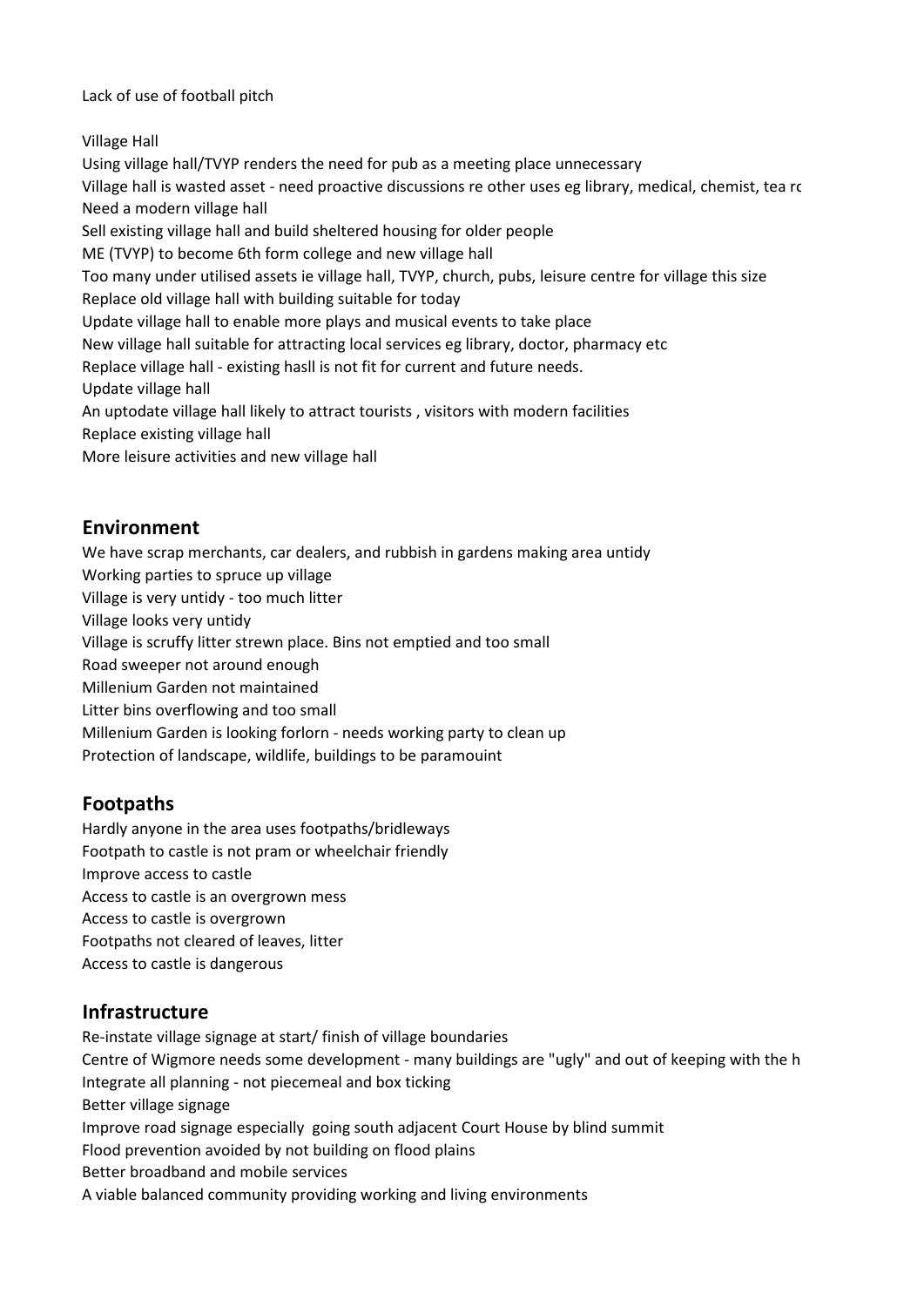There is sufficient growth already Need to ensure existing services are maintained

#### **Misc**

Hereford Council make claiming for car damage difficult

Encourage new businesses to create more local jobs

Nice to have Mortimer News

Little communication within parish

Not a well thought out questionnaire

No mention of agriculture - vital to have effective food production in the county

Parish should support youth project

Can we have a village by-pass